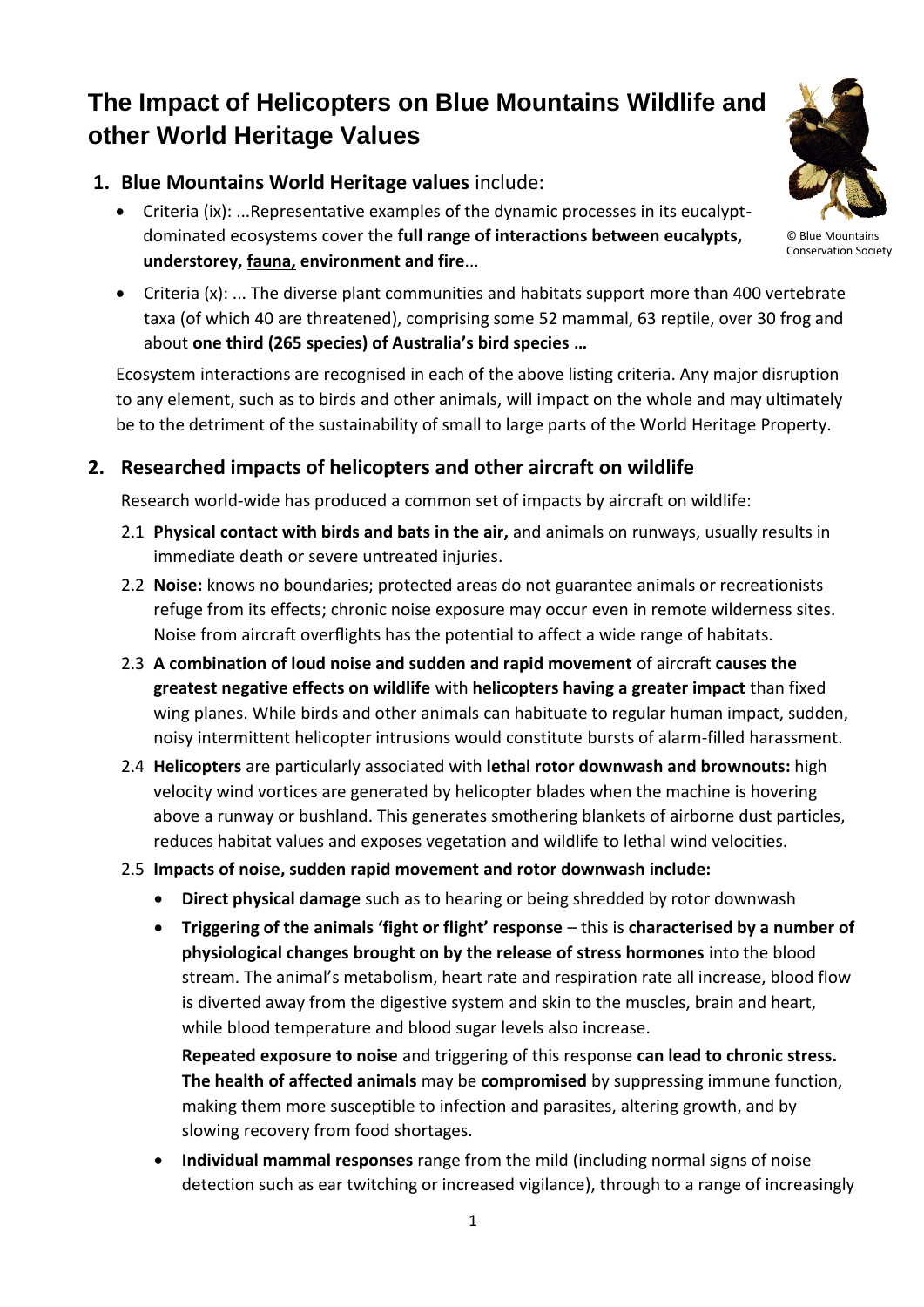intense reactions. Animals may alter their activity by walking slowly away, freezing, crouching, making an intention to run, engaging in mild aggression, or increasing flocking or herding behaviour. The **most intense responses are associated with more extreme behaviours**, such as panicking, urinating or defecating, and running blindly at high speed. **Birds show a similar range of responses to mammals** from being alert at the mildest level, to showing an intention to fly, pecking at each other, broken-wing displays (to act as a distraction to protect nestlings) and walking, swimming or flying short distances.

- **Changes in the acoustic environment** may impact severely on birds, frogs and other animals that **rely on their hearing** to receive information about their surroundings, or who **use vocalisations** to coordinate a range of activities including feeding, mating and courtship. **Bats** that use echolocation for navigation **are particularly vulnerable to acoustic environment changes**, as are social animals that rely on vocal communication for the cohesiveness of their group. Consider the impact of helicopter noise on **lyrebird calls and mating behaviour** in the Jamison Valley and disruption to the sophisticated community calls of **Superb Fairy-wrens** warning of danger.
- 2.6 **Behavioural and physiological responses** as outlined above **may result in a decline in individual numbers** through **collisions with aircraft** and the **rapid flushing of alarmed birds from nests (impacting on reproduction rates), feeding areas or cliff edges.** Short-term avoidance of sections of habitat may become long-term **habitat displacements which results in competition for resources including food, roosting branches and nesting hollows and an eventual loss of individuals and even species.**

### **3. Observed impact of helicopters on Honeyeater Migration in Autumn 2018**

The GBMWHA was declared an IBA (Important Bird and Biodiversity Area) by BirdLife International in 2017. A triggering criterion for this listing was the autumn migration of the Yellow-faced Honeyeater and their congregation during this event in the higher altitudes. With annual numbers exceeding 200 000, and accompanied by other species, these birds sweep up onto the plateau from the southern valley, feed on heath and woodland plants especially *Banksias* and dependant insects, then continue their flight north across the Grose and beyond.

Figures obtained from the 2018 honeyeater count and observations of the counters indicated that helicopters involved in the site preparation for the Mt Solitary hazard reduction fire had an immediate negative impact on migrating flocks. Birds 'disappeared from the sky' and numbers counted dropped markedly. **Imagine the future scenario** in the vicinity of Narrow Neck or the Mt Hay ridge in April and May where these birds are feeding every day on *Banksia ericifolia* flowers and a helicopter suddenly whooshes up from the Megalong, Jamison or Grose Valleys and over the range at a low elevation, an action perhaps repeated several times a day without warning.

This activity will have **consequences** including dislocation of flight paths, death of struck birds, disruption of feeding patterns, decreased strength of the birds engaged in a lengthy migration if they are diverted off-course from food supplies, and stress impacts on physiology. Negative impacts may then flow through associated ecosystems. Pollination services from birds, seed production and plant community regenerative capacity may decline. **This honeyeater bird migration is a world recognised phenomenon of great significance. How can the commercial interests of just a few people be allowed to inflict such damage on Blue Mountains wildlife?**